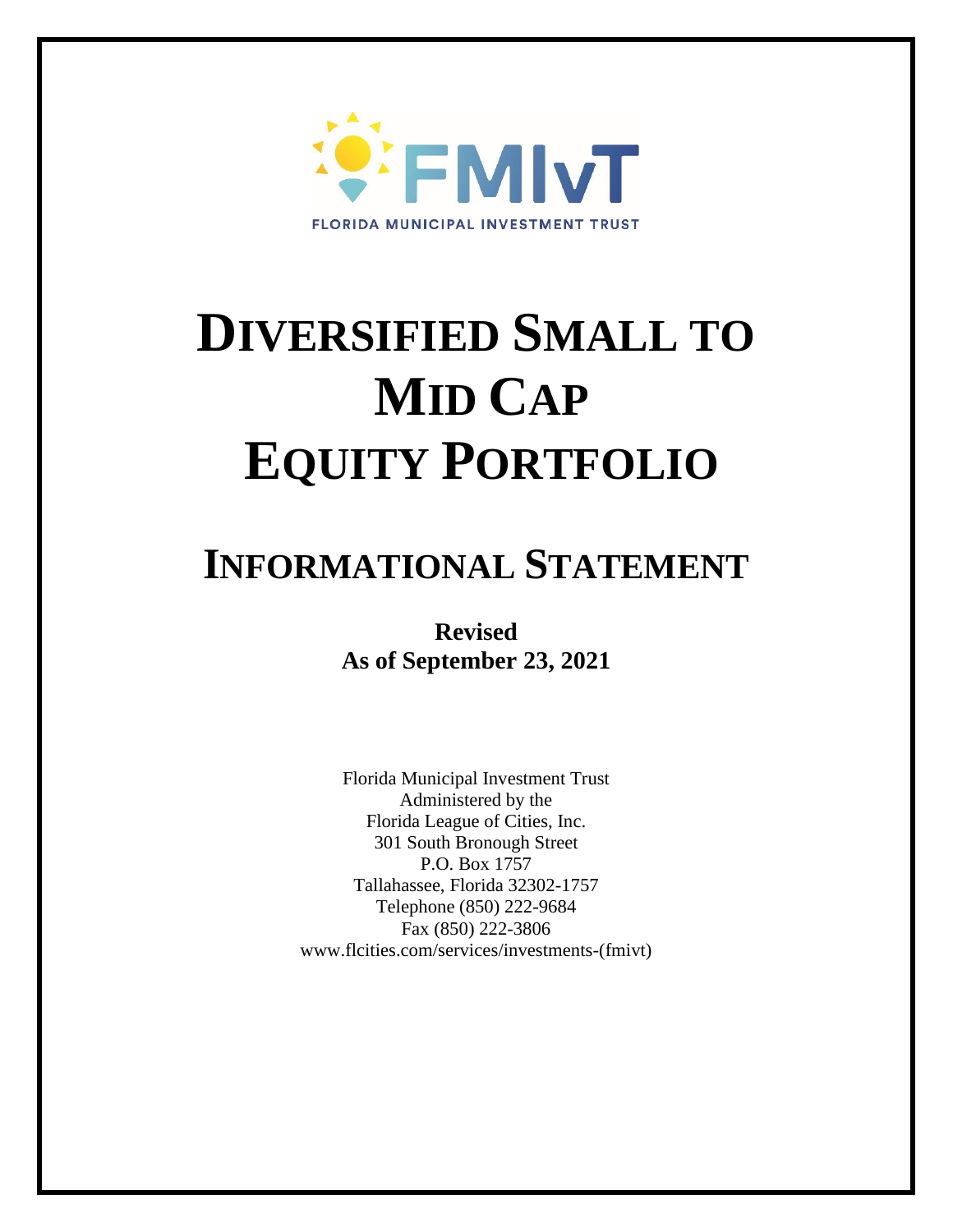

### **Table of Contents**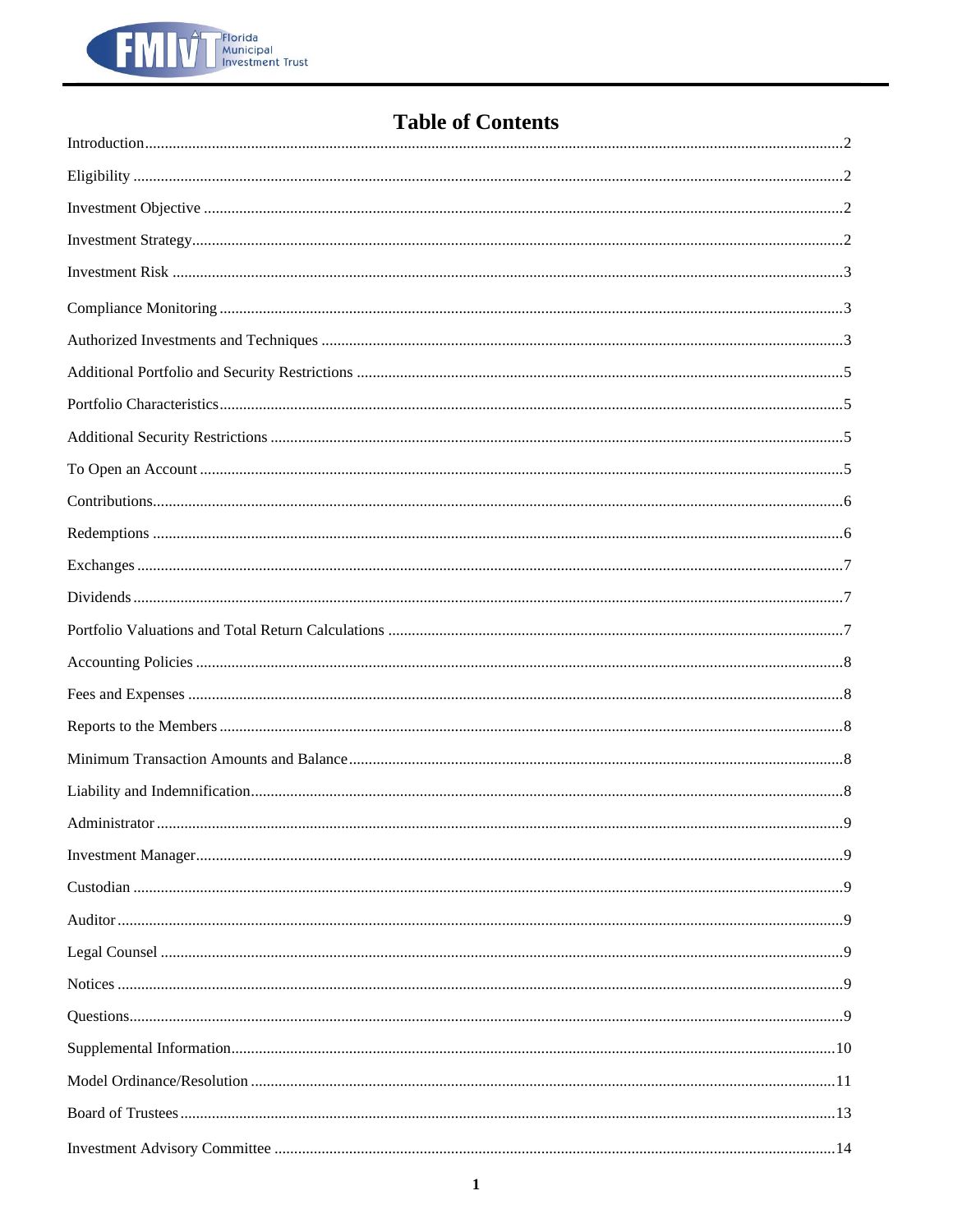

#### **Introduction**

The Informational Statement is designed to set forth the policies and procedures governing the Florida Municipal Investment Trust's Diversified Small to Mid (SMID) Cap Equity Portfolio ("the Portfolio") and contains information that each prospective participant should be aware of prior to investing in the Portfolio.

The Florida Municipal Investment Trust (the "Trust") is an interlocal governmental entity created under the laws of the State of Florida to provide eligible units of local government with an investment vehicle to pool their surplus funds and to invest such funds into one or more investment portfolios under the direction and daily supervision of an investment advisor. The Trust was established and created by the City of Palatka, Florida; the City of Lauderhill, Florida; and the City of Bradenton, Florida and operates under the Agreement and Declaration of Trust Creating the Florida Municipal Investment Trust dated April 28, 1993 as amended. The Trust is governed by a Board of Trustees, which shall be composed of no less than five members and no more than seven. The Board of Trustees shall always consist of the President or the President's appointee and the Second Vice President of the Florida League of Cities, Inc. by virtue of their office and two representatives from the Florida Municipal Insurance Trust. Representatives from the Florida Municipal Insurance Trust are appointed by its Board of Trustees. An additional three members of the Board of Trustees may be elected to the Board by the Board of Trustees. The additional board members must each be an elected official of an active member of the Trust. The Florida League of Cities, Inc. acts as Administrator to the Trust, and Atlanta Capital Management Co. acts as Investment Manager to the Portfolio.

Pursuant to the Agreement and Declaration of Trust Creating the Florida Municipal Investment Trust, the Board of Trustees shall have the power to conduct the affairs of the Trust including, but not limited to, the authority to invest in, reinvest in, purchase or otherwise acquire, own, hold, pledge, sell, assign, transfer, exchange, distribute, lend or otherwise deal in or dispose of investments, as provided for in the Statement of Investment Policy and as set forth by this Informational Statement. The Trust shall hold legal title to all funds, investments and assets of the Trust on behalf of the Members of the Trust.

#### **Eligibility**

Membership in the Trust is limited to agencies or political subdivisions in or of the State of Florida. Agencies or political subdivisions in or of the State of Florida include, but are not limited to: the state, its agencies, counties, municipalities, special districts, school districts, and any other governmental entities. Each prospective participant must become a member of and a party to the Trust and agree to abide by the terms and conditions as set forth in the Agreement and Declaration of Trust Creating the Florida Municipal Investment Trust, as amended. Prior to investing in the Trust, each prospective participant should receive and review a copy of the Agreement and Declaration of Trust Creating the Florida Municipal Investment Trust and Statement of Investment Policy as amended.

#### **Investment Objective**

The primary objective of the Diversified Small to Mid (SMID) Cap Equity Portfolio is long-term capital appreciation. Current income is a secondary objective. The Portfolio is designed to provide an investment pool alternative to Members for pension or retirement plans or other programs that have long-term investment horizons. These securities offer the potential of returns greater than bonds, but with greater volatility in market value. The portfolio seeks to meet or exceed the performance of the Russell 2500 Index.<sup>1</sup> The portfolio will only be open once a month to accept contributions or remit redemptions (please see "Contributions" and "Redemptions").

#### **Investment Strategy**

An investment approach that emphasizes independent fundamental stock research is utilized. Stocks are primarily selected from companies comprising the Russell 2500 with financial quality ranked above-average by nationally recognized common stock rating services. The resulting high quality small-mid cap universe contains approximately 250 companies that typically have stable earnings streams, long operating histories, low levels of debt, strong cash flow generation and high returns on capital. The investment manager selects stocks based on a favorable combination of attractive valuation (as measured by price/earnings, price/book, and price/cash flow ratios) and stable earnings and dividend growth. The portfolio is broadly diversified across sectors and industries. The appropriate performance benchmark is the Russell 2500 Index. The performance of the portfolio will not mirror the returns of any particular index. There is no assurance that the Portfolio will achieve its stated objective.

**<sup>1</sup>**Frank Russell Company is the owner of the trademarks and copyrights relating to the Russell Indices.

The Russell 2500 Index measures the performance of the small to mid-cap segment of the U.S. equity universe, commonly referred to as "smid" cap. The Russell 2500 Index is a subset of the Russell 3000® Index. It includes approximately 2500 of the smallest securities based on a combination of their market cap and current index membership. Market capitalization is a measure of corporate size and is defined as the number of shares outstanding multiplied by the price per share.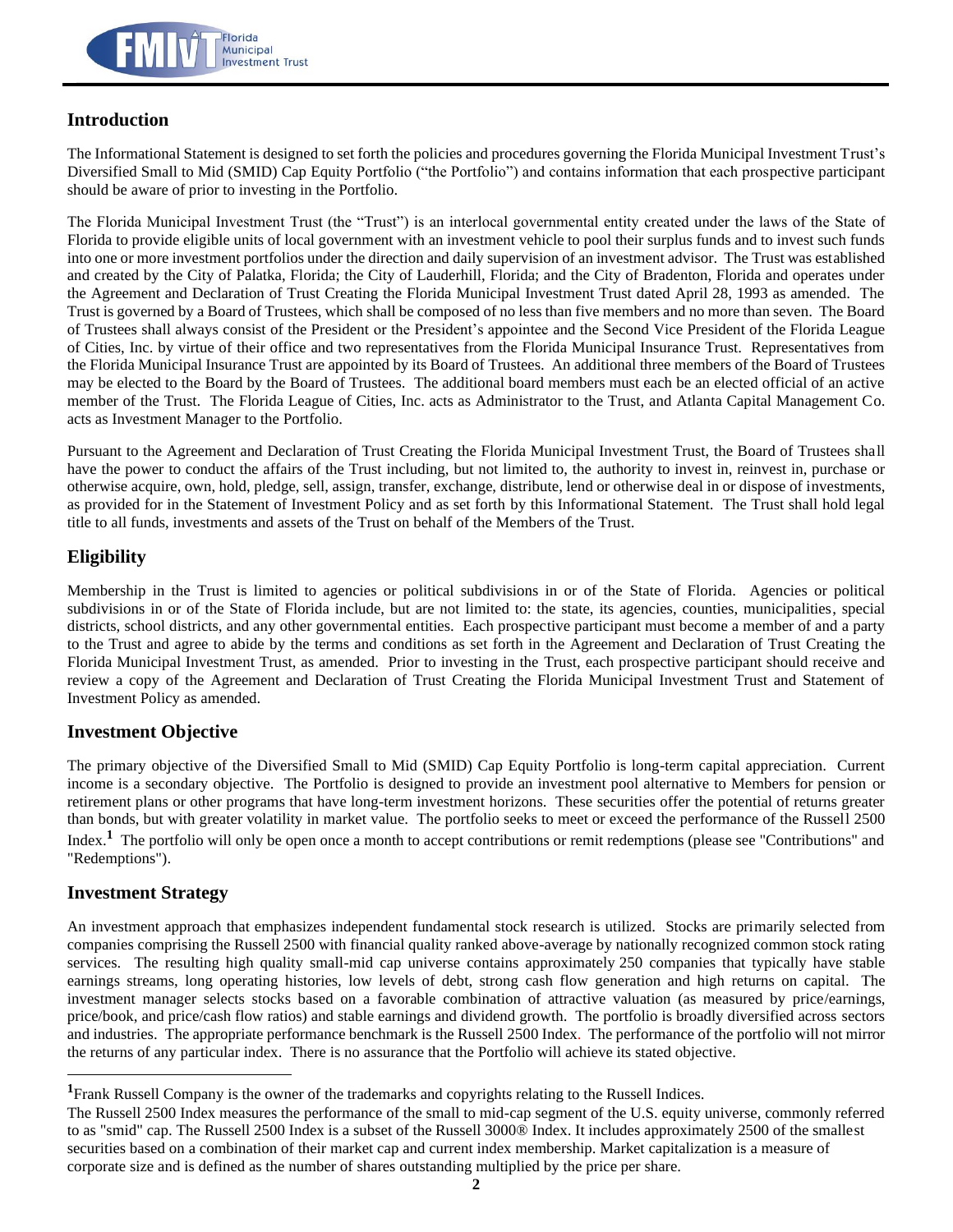

#### **Investment Risk**

This Informational Statement describes the risks faced by an investor in the Diversified Small to Mid (SMID) Cap Equity Portfolio. It is important to keep in mind that no investment is risk free and that risk and return are generally inversely proportional: the lower the risk, the lower the potential reward. The reverse, also, is generally true: the higher the potential reward, the higher the risk. Because the Portfolio invests in equity securities, each Member will be exposed to significant price risk as well as income risk. Price risk is divided into market risk and individual company risk. The price of a particular common stock may decline in response to a general decline in the stock market brought on by investor reactions to changes in interest rates, the outlook for inflation, disappointing profits, government policy, economic weakness or a host of other considerations. An individual stock may decline in price, even in a rising market, due to considerations unique to that company, such as a management change, earnings shortfall, increased competition in its industry, bankruptcy, or other problems. These same difficulties can cause a company to cut its dividend, reducing or eliminating investment income.

Individually, or in combination, price and income risk may cause a loss of principal. In extreme cases, such as bankruptcy, an investor could lose his entire investment in a particular stock.

Small- mid cap companies typically have relatively lower revenues, limited product lines and lack of management depth, and may have a smaller share of the market for their products or services, than large-cap companies. Less trading volume may make it more difficult for the Portfolio to sell securities of small- mid cap companies at quoted market prices. There are periods when investing in small- mid cap stocks falls out of favor with investors and the stocks of small- mid cap companies underperform. These periods in the past have lasted for as long as several years.

Shares of the Portfolio are neither insured nor guaranteed by any agency of the U.S. Government, including the FDIC.

#### **Compliance Monitoring**

Asset Consulting Group, Inc. (ACG) has been retained to provide a review of the Portfolio's holdings as of the end of a quarter for compliance with the Portfolio's investment policy, portfolio characteristics and any additional security restrictions as set forth in this Informational Statement. Such review will be submitted to the Board of Trustees and will be available to Members on request. ACG has not and does not conduct this compliance review of securities at the time of purchase or at other time periods in the calendar quarter, and therefore cannot comment on the Portfolio's adherence to its investment policies at any other points in time

#### **Authorized Investments and Techniques**

In an effort to accomplish the objectives of the Trust, the Board of Trustees has authorized the Portfolio to invest in the following investment instruments:

Common stocks of companies organized under the laws of the United States of America and traded on the New York Stock Exchange, American Stock Exchange or NASDAQ. Common stocks of companies organized outside the United States of America, other than American Depository Receipts (ADRs), that are traded on the New York Stock Exchange. Common stocks are securities that represent part ownership, or equity, in a corporation. Stockholders participate in a company's profits or losses through dividends and changes in the stock's "market value."

Convertible preferred stocks or bonds. Convertible securities are debt securities or preferred stocks of companies which are convertible or exchangeable for specific amounts of common stock of the issuing corporation. The terms of the conversion right are typically set forth in an indenture (debt securities) or in the issuing corporation's articles of incorporation (preferred stock). Convertible debt securities are usually subordinated to the claims of senior lenders. Convertible preferred stocks have a preference over common stocks in liquidation (and generally dividends as well) but are subordinated to the liabilities of the issuer in all respects.

Although it normally seeks to remain substantially fully invested in common stocks, the Portfolio may invest temporarily in certain other investment instruments. Such instruments and investment techniques may be used to invest uncommitted cash balances or to maintain liquidity to meet shareholder redemptions. These include:

Repurchase Agreements in which the maximum maturity at purchase shall not exceed 180 days with a total average maturity, at any point in time, for all repurchase agreements held, of not greater than 60 days. Repurchase Agreements may be considered to be loans by the Portfolio to the seller, collateralized by the underlying securities. Repurchase Agreements with maturities exceeding seven days are illiquid. It is the intention of the Portfolio to focus on Repurchase Agreements with maturities of seven days or less.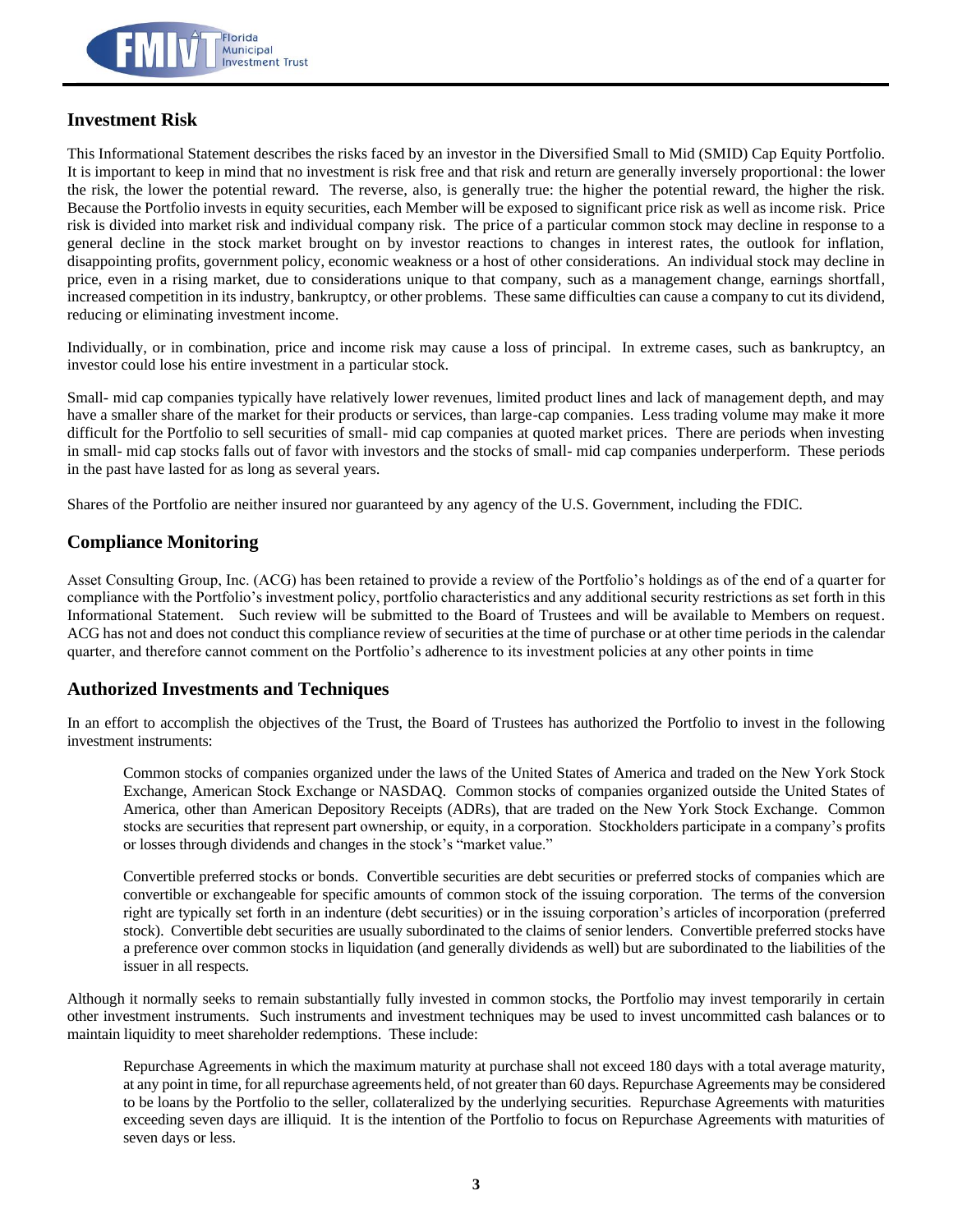

Direct obligations of the United States Treasury, including Bills, Notes, Bonds and various forms of Treasury zero-coupon securities. Zero coupon securities are generally subject to greater fluctuations in value in response to changing interest rates than coupon bearing securities with the same maturity.

Commercial paper issued in the United States by any corporation, provided that such instrument carries a rating of "A1/P1" (or comparable rating) as provided by two of the top nationally recognized statistical rating organizations (NRSROs); and that the corporation's long term debt, if any, is rated at least "Al/A+" (or a comparable rating) by a NRSRO or, if backed by a letter of credit (LOC), the long term debt of the LOC provider must be rated at least "AA" (or a comparable rating) by at least two of the NRSROs publishing ratings for financial institutions. The maximum maturity shall not exceed 270 days from the time of purchase.

Banker's Acceptances issued within the U.S. by institutions with a long-term debt rating of at least "AA" or short-term debt rating of "A1/P1" (or comparable ratings), as provided by one NRSRO. The Portfolio may own no more than five percent in Banker's Acceptances issued by any one depository institution at one time. Maximum maturity shall not exceed 270 days from the time of purchase. Banker's Acceptances are negotiable drafts which are accepted by a bank, meaning in effect, that the bank unconditionally agrees to pay the face value of the instrument on maturity. Banker's Acceptances rank junior to deposit liabilities of the bank and pari passu (i.e., side by side) with other senior, unsecured obligations of the bank.

Nonnegotiable Certificates of Deposit issued by Florida Qualified Public Depositories as identified by the State Treasurer's office and/or negotiable Certificates of Deposit issued in U.S. dollars by institutions, provided such institution carries a short term rating of at least "A1/P1" (or comparable rating) and a long term rating of at least "A2/A" (or comparable rating) as provided by two of the top NRSROs. The Portfolio may own no more than \$5,000,000 in certificates of any one-depository institution at one time. Maximum maturity on any certificate shall be 2 years. Certificates of Deposit with a stated maturity date may be subject to early withdrawal penalties. Deposits are insured by the Federal Deposit Insurance Corporation (FDIC) only to the extent of \$100,000 per depositor per bank. In Florida, deposits of local governments are eligible for additional sources of repayment due to Florida Qualified Public Depository requirements.

Obligations of the agencies or instrumentalities of the Federal Government including, but not limited to, the Federal Home Loan Mortgage Corporation, Federal National Mortgage Association, Federal Home Loan Banks, Federal Farm Credit Banks, Student Loan Marketing Association, and the Resolution Funding Corporation. Obligations of certain agencies and instrumentalities in which the Portfolio may invest are not supported by the full faith and credit of the U.S. Treasury.

Money Market Mutual Funds as defined by the Securities Exchange Commission.

Commingled governmental investment trusts, no-load investment funds, or no-load mutual funds in which all securities held by the trusts or funds are authorized investments as provided herein or as may be approved by the Board of Trustees.

Securities transferred to the Trust and to the Portfolio from previously owned commingled investment funds.

Reverse Repurchase Agreements may be considered to be collateralized borrowings by the Portfolio. The use of Reverse Repurchase Agreements to leverage the Portfolio's investments is an investment technique that increases investment risk, but also increases investment opportunity. Interest costs on borrowings may exceed the returns on borrowed funds. Under adverse conditions, the Portfolio might have to sell securities to meet interest or principal payments at a time when investment considerations would not favor such sales.

Securities lending with approved dealers and custodians. Securities lending involves the loan by the Portfolio to an approved counterparty. All securities loans made by the Portfolio will be fully secured by collateral in the form of U.S. dollar denominated demand deposits or cash. The cash collateral may be invested in U.S. dollar denominated Repurchase Agreements, money market mutual funds that determine net asset value based on SEC Rule 2a-7, U.S. Government Securities (direct obligations or guaranteed or insured issues of the United States and its agencies), Time Deposits issued by U.S. Banks, Commercial Paper, and securities transferred to the Trust and to the Portfolio from previously owned commingled investment funds. The Portfolio will receive any interest or dividends paid on the loaned securities. The Portfolio may incur additional custodial fees in connection with the securities lending program. Typically the borrower must return loaned securities to the Portfolio within three business days after being requested by the Portfolio, at which time the collateral is returned to the borrower.

The Board of Trustees may authorize the Portfolio to invest in additional types of investment instruments; however, no material change in authorized investments will be made without first giving notice to members in accordance with the "Notices" section of this informational statement.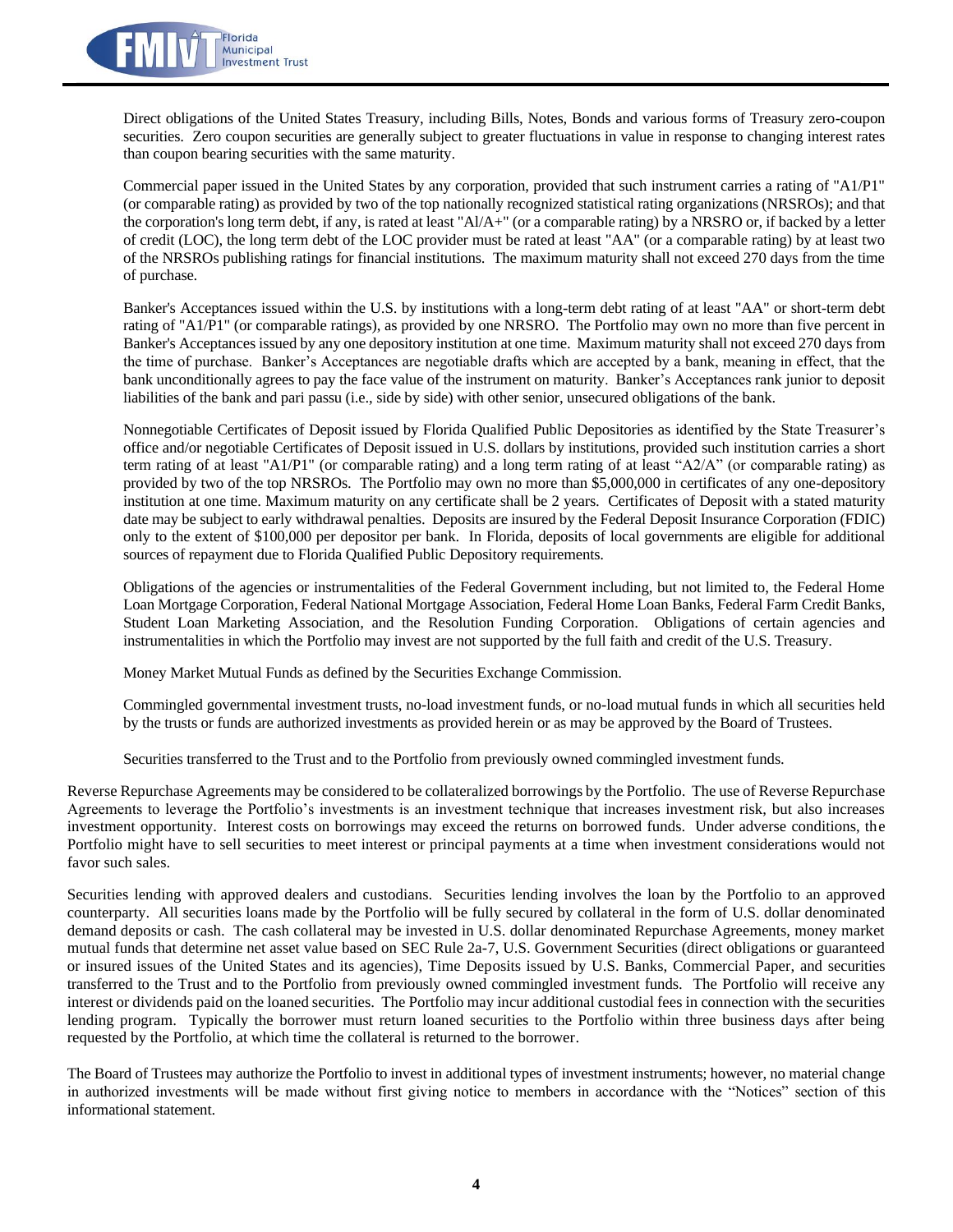

#### **Additional Portfolio and Security Restrictions**

In addition, the Board of Trustees has adopted the following investment guidelines to comply with the Portfolio's objectives and provide for diversification.

#### *Portfolio Characteristics*

*The Portfolio's pro-rata allocation of the collateral investment associated with securities lending activity shall not be considered in determining portfolio characteristics.*

This portfolio should provide broad exposure to the domestic small-mid cap equity markets through investment in equity securities.

Equity securities shall mean common stocks or equivalent (Stocks of foreign corporations which trade primarily on a major U.S. exchange, i.e. the New York Stock Exchange, the NASDAQ, and the American Stock Exchange); issues convertible into common stocks and preferred stocks may be considered as eligible investments.

The manager is expected to prudently diversify the portfolio across industry/economic sectors, number of securities, and size of positions.

Securities lending activity with approved dealers and custodians is allowed.

#### *Additional Security Restrictions*

*Security restrictions shall not be applicable to the Portfolio's pro-rata portion of the collateral investment associated with securities lending activity.*

Maximum of five percent of the portfolio at market may be invested in the securities of an individual corporation.

The Portfolio shall not own more than five percent of the outstanding common stock of an individual corporation.

Convertible Bonds must have a rating of "Baa"/"BBB" or better by a nationally recognized statistical rating organization (NRSRO).

Maximum of ten percent of the Portfolio, valued at market, may be invested in convertible issues and a maximum of five percent of the Portfolio, valued at market, may be invested in any one convertible issuer.

Maximum of ten percent of the Portfolio, valued at cost, may be invested in common stocks of corporations that are organized under the laws of any country other than the United States of America and traded on the New York Stock Exchange, NASDAQ, and the American Stock Exchange.

Maximum sector concentration shall be no more than 30% in any one sector.

While it is understood that temporary cash positions within the portfolio will fluctuate due to end of month contributions and withdrawals, on an ongoing basis cash or short term investment funds should not exceed 10% of this investment manager's portfolio.

The following categories of securities are prohibited:

- a) Private Placements
- b) Unregistered or Restricted Stock
- c) Options & Futures
- d) Margin Trading
- e) Commodities
- f) American Depository Receipts (ADRs)

The investment of collateral involved with the securities lending program is subject to its own unique guidelines and restrictions that restrict investment to U.S. dollar denominated Repurchase Agreements, money market mutual funds that determine net asset value based on SEC Rule 2a-7, U.S. Government Securities (direct obligations or guaranteed or insured issues of the United States and its agencies), Time Deposits issued by U.S. Banks, and Commercial Paper, along with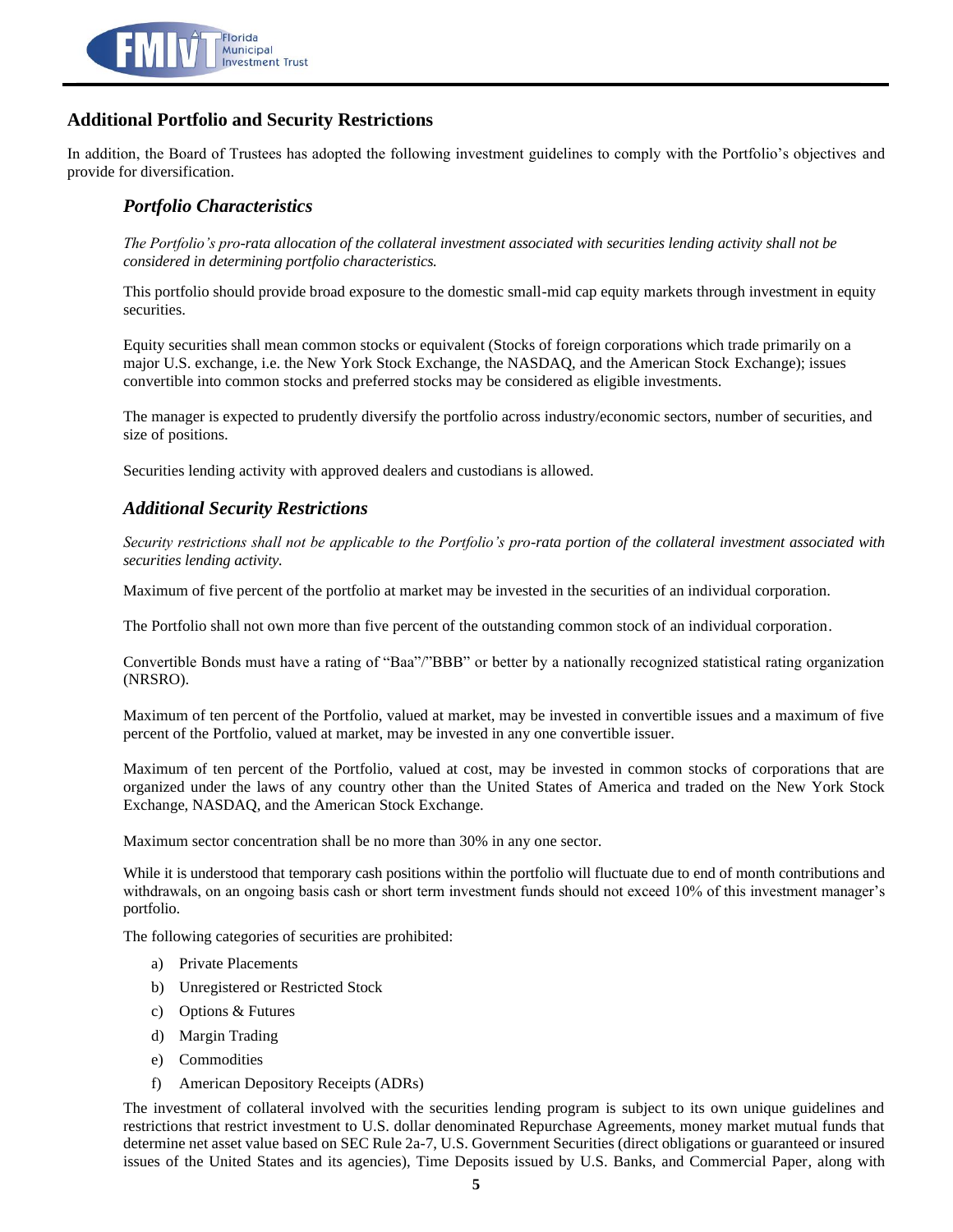

securities transferred to the Trust and to the Portfolio from previously owned commingled investment funds. The maturity dates for these new purchases are restricted to seven days or less.

#### **To Open an Account**

To become a member of the Florida Municipal Investment Trust, each governmental entity's governing body must approve by an ordinance, resolution or other appropriate means, the entity's participation in the Florida Municipal Investment Trust and provide staff with the appropriate authority to execute the Participation Agreement. Upon approval by the governing body, each prospective participant must complete a Membership Application Form, Participation Agreement, Signature Card, and a certified copy of the document passed by the governing body and submit the completed forms to the Administrator at:

> Florida Municipal Investment Trust P.O. Box 1757 301 South Bronough Street Tallahassee, FL 32302-1757

If your unit of local government has a written investment plan, which provides for the establishment of a written investment policy, please provide a copy of your Investment Policy along with the other enrollment forms described above. In addition to or in lieu of establishing a written investment plan, please reference that your unit of local government is participating in the FMIvT pursuant to Section 218.415 Fla. Statute, which authorized that the FMIvT is an authorized investment for units of local government in Florida.

The Membership Application Form, Participation Agreement, Signature Card and ordinance or resolution are then reviewed and, if found to be in proper order, an account is opened and an account number assigned. There is no limit to the number of accounts that can be opened by a Member. The Administrator will inform the governmental entity of the acceptance and approval of the Membership Application Form, Participation Agreement, Signature Card and the account number assigned. Included with this Informational Statement are copies of the Membership Application Form, Participation Agreement, Signature Card and model Ordinance/Resolution.

#### **Contributions**

The Portfolio will be open once a month to accept contributions from Members. Contributions will be credited on the first business day following a Portfolio Valuation date (please see Portfolio Valuations). Contributions to the Portfolio, including new accounts, can be made by electronic transfer through Automated Clearing House Network (ACH) or wire transfer through the Federal Reserve, or by check. The minimum initial contribution amount is fifty thousand (50,000) dollars and five thousand (5,000) dollars for subsequent contributions. Members will be required to provide the Administrator with advance written notification of contributions five business days prior to the valuation of the Portfolio (please see Portfolio Valuations). Contributions made by check must be received by the Portfolio's Custodian five business days prior to a Portfolio Valuation. Contributions made by electronic transfer through ACH or wire transfer must be through the Federal Reserve and must be received by the Portfolio's Custodian on the day of a Portfolio Valuation. Only contributions received and collected in a timely manner will be credited to the Member's account based on the net asset value of the Portfolio as determined on the Portfolio Valuation date.

A Member will be charged for any investment losses or any interest expense incurred on behalf of the Trust due to the Member's failure to remit contributions in a timely manner as set forth in this Informational Statement.

If in the Administrator's opinion, the Portfolio and/or the Portfolio's net asset value would be adversely affected by accepting contributions made by a Member or Members, the Administrator may limit and/or cease accepting contributions to the Portfolio.

#### **Redemptions**

The Portfolio will be open once a month to make redemptions to Members. Redemptions will be made on the first business day following a Portfolio Valuation date (please see Portfolio Valuations). The minimum redemption amount is five thousand (5,000) dollars or the Member's entire remaining account balance if the Member's balance falls below fifty thousand (50,000) dollars. Members will be required to provide the Administrator with advance written notification of a redemption five business days prior to the valuation of the Portfolio (please see Portfolio Valuations). Redemptions from the Portfolio will be made by electronic transfer through Automated Clearing House Network (ACH) or wire transfer through the Federal Reserve, or by check, as indicated by the Member in the Membership Application Form, on the next business day following a Portfolio Valuation. Wire Electronic transfers will be made by the Portfolio's Custodian through ACH or the Federal Reserve to the financial institution specified in the Membership Application Form. Checks will be mailed by the Portfolio's Custodian to the Member's address as set forth in the Membership Application Form.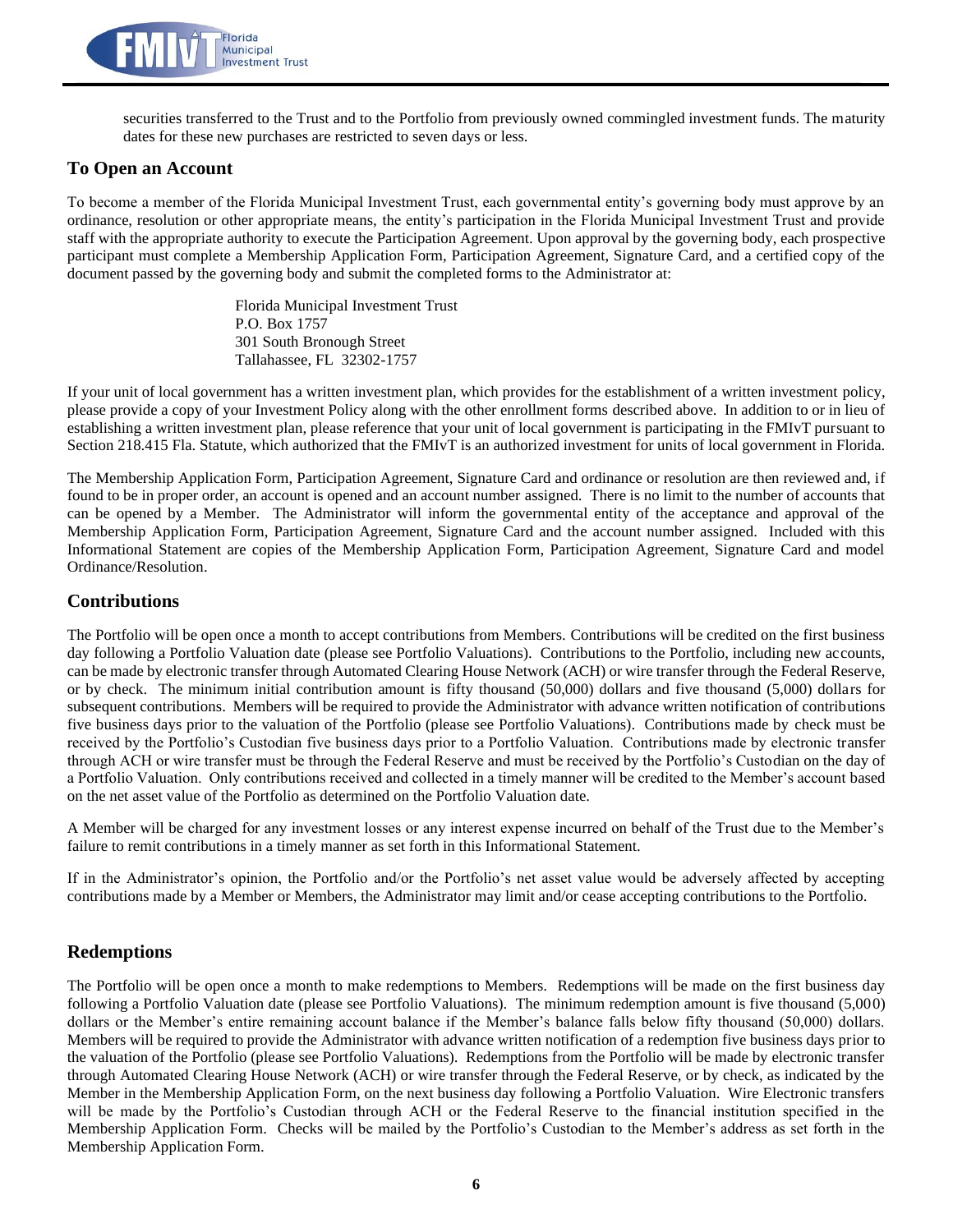

If in the Administrator's opinion, the Portfolio and/or Portfolio's net asset value would be adversely affected by honoring a Member's redemption request, the Administrator may limit the Member's redemption to two (2) million dollars or ten (10) percent of the Portfolio's net asset value, whichever is greater. In the event that the Administrator does invoke a limitation on a Member's redemption request, the Administrator will redeem sufficient shares of beneficial interest such as to pay the Member two (2) million dollars or ten (10) percent of the Portfolio's net asset value each time the Portfolio is open to make redemptions until such time as the Member's redemption request is honored.

The Trust may declare a suspension of the right of redemption or postpone the date of payment or redemption for the whole or part of any period (i) during which the New York Stock Exchange is closed other than customary weekend and holiday closings, (ii) during which trading on the New York Stock Exchange is restricted, or (iii) during which an emergency exists as a result of which disposal by the Trust of securities owned by it is not reasonably practicable, or it is not reasonably practicable for the Trust to fairly determine the value of its net assets.

In the event of an emergency, Members may request an early redemption from the Portfolio. An early redemption is a request by a Member to redeem shares of beneficial interest either (a) as of a date other than the first business day following a Portfolio Valuation date, or (b) without having provided the Administrator with the required advance written notification of redemption. Members will be required to submit to the Administrator a written request for an early redemption from the Portfolio detailing the circumstances and reasoning for the early redemption. The Administrator has sole discretion in approving a request for early redemption. Upon approval of the early redemption by the Administrator, a net asset value for the Portfolio will be determined. Members requesting an early redemption will be responsible to reimburse the Portfolio for any fees associated with determining the net asset value of the portfolio and/or any penalty charges, losses and other costs (including, without limitation, interest paid on borrowed funds to pay the redemption) associated with amending, terminating, selling or otherwise affecting any of the investments in the Portfolio, and an amount sufficient to maintain the projected yield on the remaining shares of beneficial interest to the next valuation date of the Portfolio. At the discretion of the Administrator, such amount may be deducted from the proceeds of an early redemption.

When a Member requests to redeem its entire balance (full redemption), the Trust will do so at the net asset value per share as determined at the Portfolio's next valuation date. Payment for redemption will be made to the Member in two installments – 1) a "partial distribution" of no more than 90% of the previous period's participant balance to be wired on the first business day following the Portfolio Valuation date and 2) the "remaining balance" of the Member's shares to be redeemed after the Net Asset Value is determined and all reports/statements have been received and verified by the Administrator.

#### **Exchanges**

Members may exchange shares of beneficial interest from one Trust portfolio to another. Exchanges will be considered to be a redemption from one portfolio and a contribution to another portfolio and will be done based on each portfolio's most recent calculated net asset value per share. Exchanges can only be done when both portfolios are open to Members for contributions and/or redemptions. Members will be required to provide the Administrator with advance written notification of exchanges five business days prior to the valuation of both Portfolios (please see Portfolio Valuations).

#### **Dividends**

The Portfolio does not distribute income or capital gains. All income earned and capital gains realized by the Portfolio are retained by the Portfolio and reinvested.

#### **Portfolio Valuations and Total Return Calculations**

The net asset value of the Portfolio will be determined once a month, as of 4:00 p.m. on the last business day of the month. The net asset value of the Portfolio is calculated by adding the fair market value of all securities and assets held by the Portfolio, including accrued interest and amounts owed to the Portfolio for securities sold or principal and income not collected as of the Portfolio Valuation date, less any liabilities of the Portfolio. The value of each Member's account is determined by dividing the net asset value of the Portfolio by the total number of shares of beneficial interest, multiplied by the number of shares owned by the Member.

Prices for securities held in the Portfolio shall be valued at the most recent bid price or yield equivalent as obtained from one or more market makers for such securities, except that any securities designated as money market securities may be valued using the amortized cost method based upon the Portfolio's acquisition of the security. All other securities and assets will be valued at the fair market value determined in good faith by the Board of Trustees or such other party designated by the Trustees. Market makers are to include any independent third party that the Administrator or the Trust may contract with to provide prices. Independent third parties may include the Portfolio's Custodian or any nationally recognized provider of security prices and other financial information.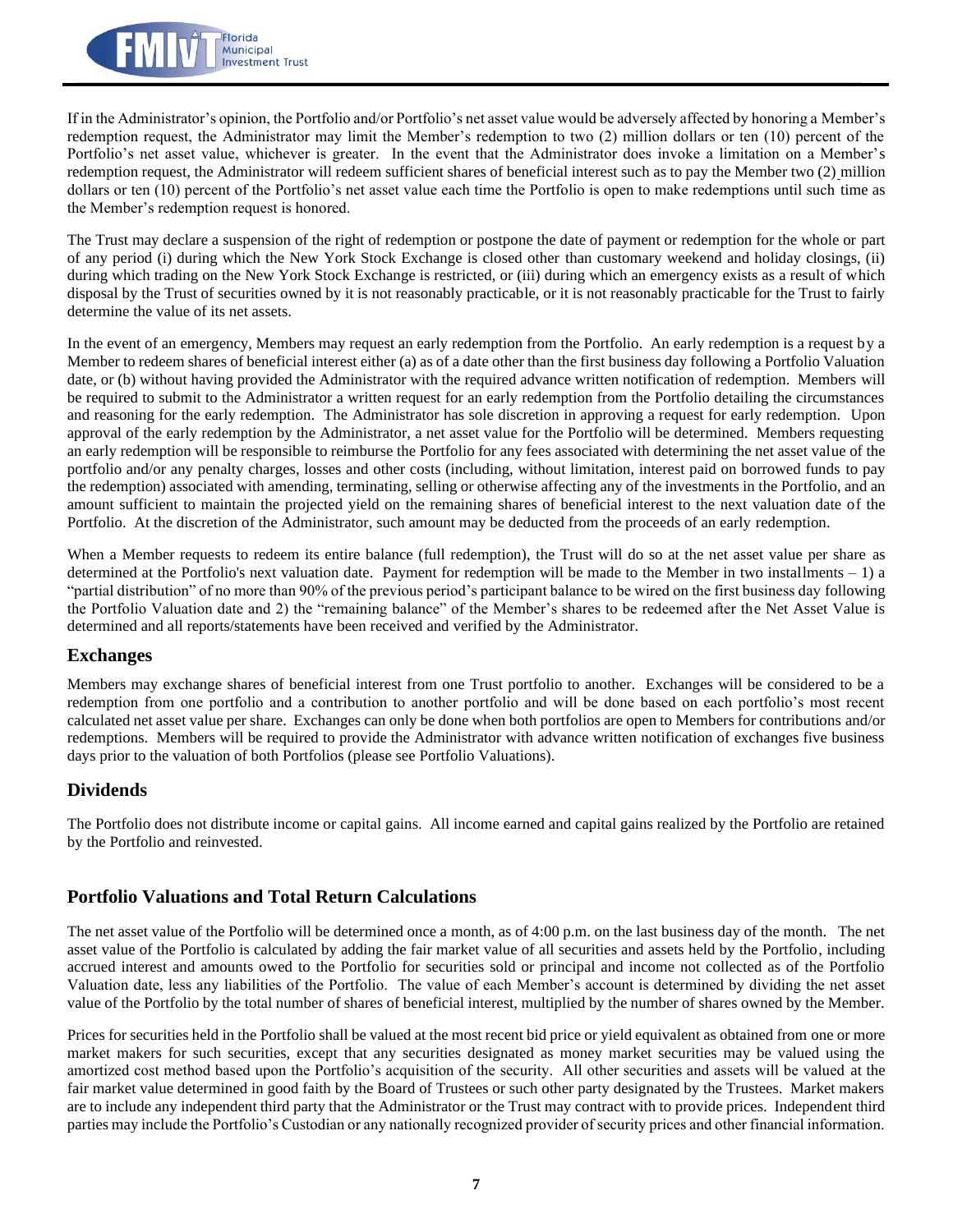

From time to time the Trust may report the Portfolio's average annual compounded returns. The Portfolio's average annual compounded rate of return refers to the rate of return which, if applied to an initial investment in the Portfolio at the beginning of a stated period and compounded over the period, would result in the redeemable value of the investment at the end of the stated period. The following formula describes the calculation of an average annual compounded rate of return:

> $P(1+T)^n = ERV$ *P = a hypothetical initial investment of \$1,000*  $T =$  average annual compounded rate of return  $N =$  number of years  $ERV =$  ending redeemable value

The Portfolio may also report its total return for periods of one year or less. Total return is determined by (i) assuming a hypothetical investment at the beginning of a period, (ii) calculating the ending value of the investment at the end of the stated period, (iii) subtracting the amount of the hypothetical original investment from the ending value of the investment, and (iv) dividing the remainder so obtained by the amount of the original investment. The calculated amount is then expressed as a percentage by multiplying by 100.

All such performance information for the Portfolio will be based on historical performance and should not be considered to be indicative of the Portfolio's future performance

#### **Accounting Policies**

The Trust follows generally accepted accounting principles (G.A.A.P.) and industry practices for external investment pools as established by the Governmental Accounting Standards Board.

#### **Fees and Expenses**

The Trust has entered into an agreement with the Florida League of Cities, Inc. (the League) to provide administrative services to the Portfolio for fourteen and one-half (14.5) basis points of the net asset value of the Portfolio. The Florida League of Cities, Inc., on behalf of the Trust, has entered into an agreement with Atlanta Capital Management Co. to provide investment management services. Investment management fees represent forty-five (45) basis points of the net asset value of the Portfolio. The League, on behalf of the Trust, has also entered into an agreement with The Northern Trust Company to provide custodian services. Additionally, the Portfolio will incur its proportionate share of audit fees, general insurance expense, legal fees, Trustees fees and other operating fees. The Trust pays each Trustee two hundred dollars plus reimbursement for reasonable travel expenses for each board meeting attended. The Trust expects that expenses for the Portfolio will be approximately sixty–two (62) basis points.

#### **Reports to the Members**

Each Member will also receive a monthly statement of its account showing the current balance and monthly activity as well as current and historical portfolio performance. Annually, each Member will be provided an annual financial statement of the Portfolio audited by the Trust's independent auditors.

#### **Minimum Transaction Amounts and Balance**

The minimum initial contribution amount is fifty thousand (50,000) dollars and five thousand (5,000) dollars for subsequent contributions. The minimum redemption amount is five thousand (5,000) dollars or the Member's entire remaining account balance if the Member's balance falls below fifty thousand (50,000) dollars. The Trust reserves the right to redeem any Member's account that falls below the minimum initial contribution of fifty thousand (50,000) dollars, provided the Trust provides the Member with thirty (30) days prior written notice.

#### **Liability and Indemnification**

In accordance with the Agreement and Declaration of Trust, no Member shall be subject to any personal liability whatsoever to any person in connection with the Trust property or the acts, obligations, or affairs of the Trust. No Trustee, officer, employee, or agent of the Trust shall be subject to any personal liability whatsoever to any person in connection with the Trust property or the affairs of the Trust, except that arising from bad faith, willful misfeasance, gross negligence, or reckless disregard of their duty to such person; and all such persons shall look solely to the Trust property for satisfaction of claims of any nature arising in connection with the affairs of the Trust. The Trust shall indemnify and hold each Member harmless from and against all claims and liabilities arising from the actions of the Trust to which such Member may become subject by reason of its being or having been a Member of the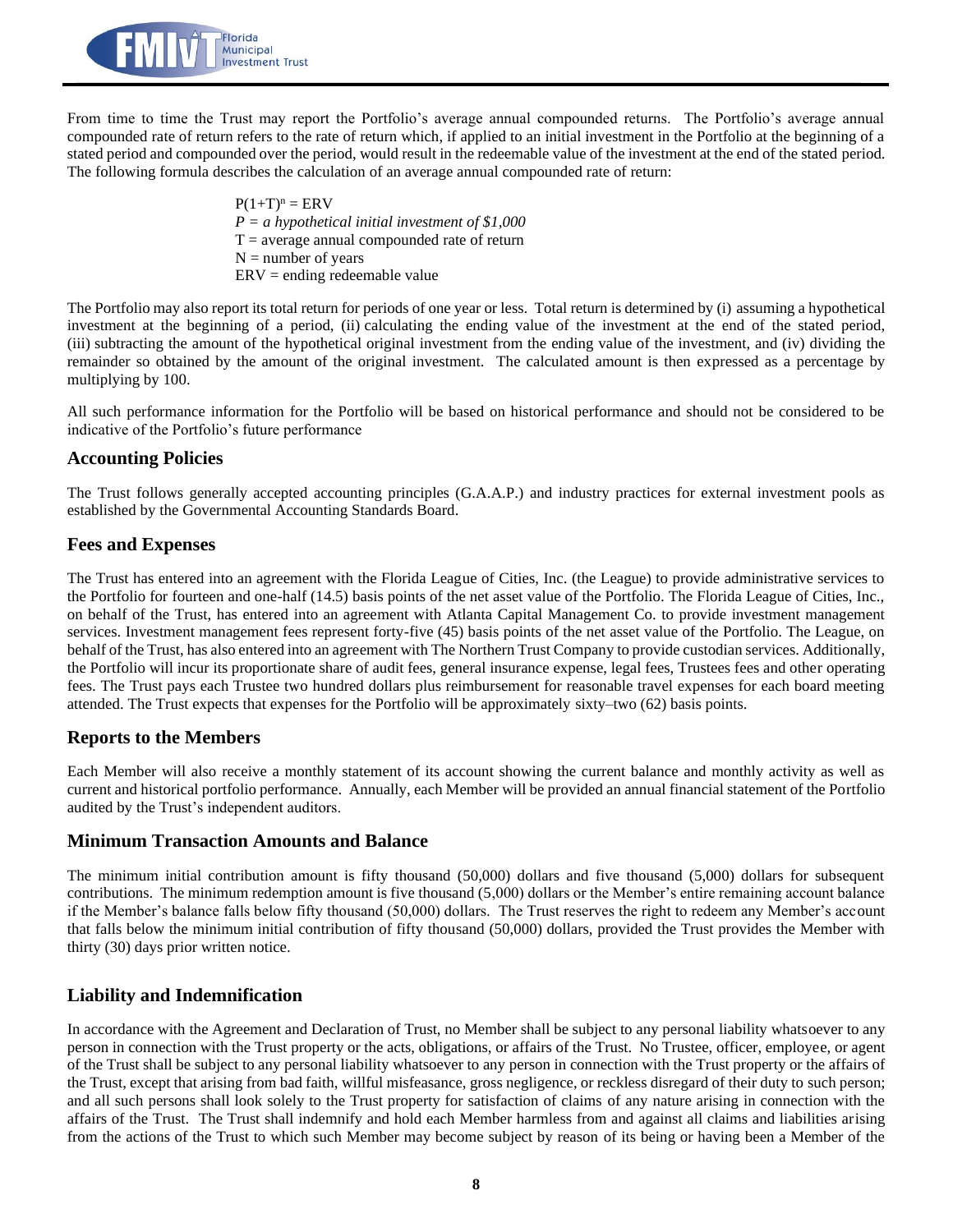

Trust and shall reimburse such Member(s) for all legal and other expenses reasonably incurred by it in connection with any such claim or liability. Please see the Agreement and Declaration of Trust for additional liability limitations and indemnification.

#### **Administrator**

The Board of Trustees has entered into an agreement with the Florida League of Cities, Inc. to serve as Administrator of the Trust's operations. The Administrator is responsible for servicing Members' accounts, maintaining a register of Members and shares of beneficial interest owned, maintaining a set of books and accounting records of the Trust, providing for the calculation of the net asset value of the Portfolio, determining eligibility and approving applications for membership in the Trust in accordance with the Agreement and Declaration of Trust Creating the Florida Municipal Investment Trust, supervising and coordinating the activities of any investment advisor, custodian, trustee, investment consultant, transfer agent, paying agent, accountant, auditor, attorney or other agent or service provider rendering services to the Trust, and performing any other related administrative duties. The Administrator is also responsible for the preparation and updating of this Informational Statement.

Currently, the Florida League of Cities, Inc. sponsors and acts as Administrator for four governmental trusts that include the Florida Municipal Insurance Trust (FMIT); the Florida Municipal Pension Trust Fund (FMPTF); the Florida Municipal Investment Trust (FMIvT); and the Florida Association of Counties Trust (FACT).

#### **Investment Manager**

The Board of Trustees has entered into an agreement with the Florida League of Cities, Inc. to serve as investment manager to the portfolio. Atlanta Capital Management Company, LLC (ACM), Atlanta, Georgia, performs portfolio management services under contract to the Florida League of Cities, Inc., Department of Financial Services. Under the terms of the contract, ACM manages the portfolio and directs the acquisition and disposition of the Trust's investments in accordance with the guidelines established by the Trustees. Atlanta Capital Management Company is majority owned by Eaton Vance Corp., a publicly-traded investment management firm listed on the New York Stock Exchange. The company manages investment mandates including fixed income, equity, and balanced portfolios for public funds, employee benefit trusts, endowments and individual investors.

#### **Custodian**

The Northern Trust Company, Chicago, Illinois, serves as custodian bank for the Portfolio. The Custodian is responsible for holding all funds and securities in a separate account in the name of the Trust, collecting all income and principal due the Trust from securities held, accepting contributions and distributing redemptions, and properly accepting for delivery and/or delivering securities in accordance with the Custody Contract between the Trust and the Custodian.

#### **Auditor**

Shorstein & Shorstein, P.A., Jacksonville, Florida, serves as independent external auditor for the Trust. The Auditor is responsible for auditing the Trust's financial statements to determine if the statements are fairly presented in accordance with generally accepted accounting principles. Shorstein & Shorstein, P.A. also acts as independent auditor for the Florida League of Cities, Inc. and for the following entities which the Florida League of Cities, Inc. acts as administrator: Florida Municipal Insurance Trust, the Florida Municipal Pension Trust Fund, and the Florida Municipal Loan Council.

#### **Legal Counsel**

The Florida League of Cities, Inc.'s internal legal department serves as Legal Counsel to the Trust.

#### **Notices**

Members shall be entitled to notice of changes to the Agreement and Declaration of Trust, Participation Agreement and this Informational Statement, which materially affect the Members' rights under these documents. Notice to Members shall be made within sixty (60) days prior to the effective date of any change that materially affects the rights of Members as described in the Agreement and Declaration of Trust. Members shall have thirty (30) days from the date of the notice to withdraw or transfer their shares of beneficial interest without penalty.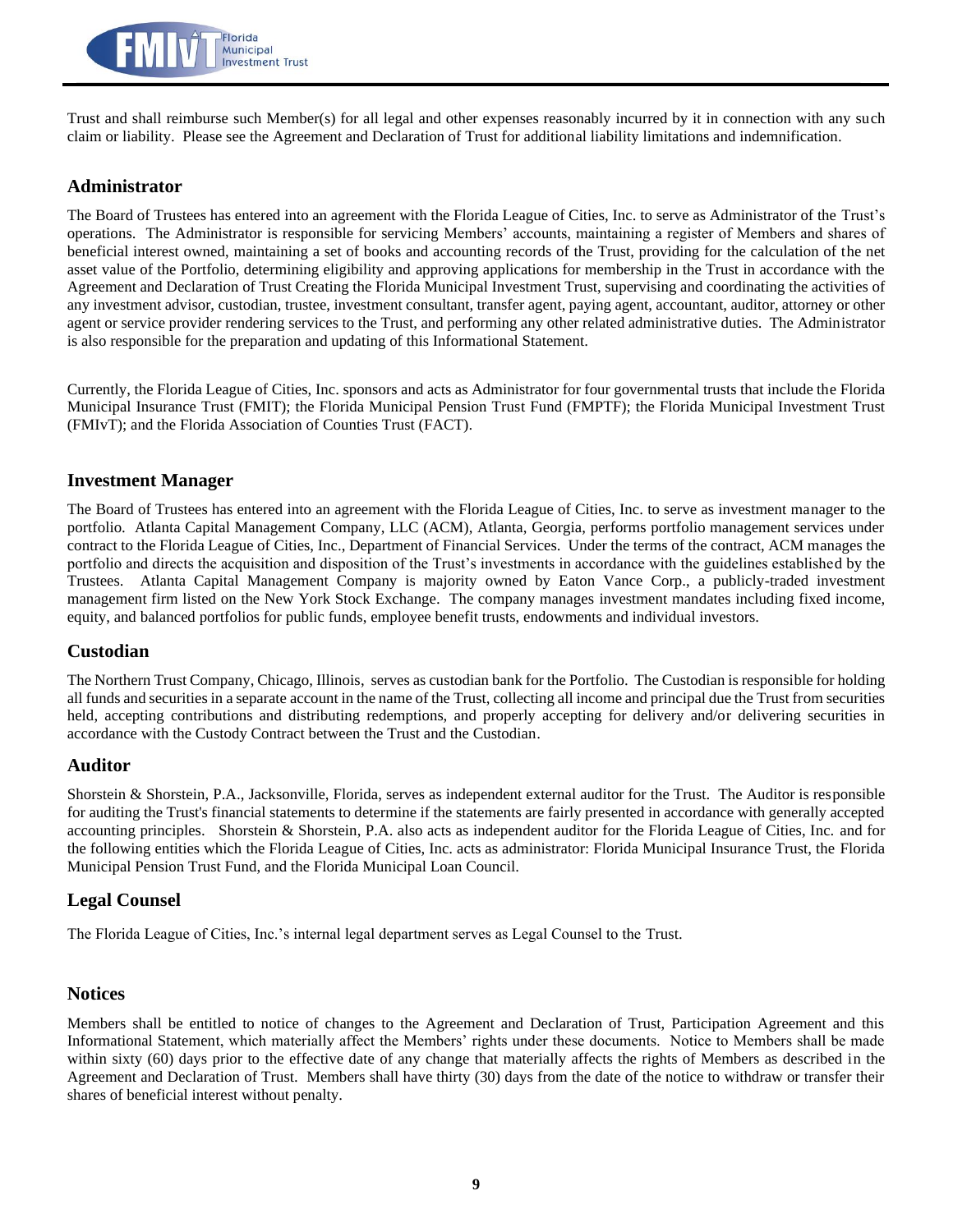

#### **Questions**

The Administrator of the Trust [Florida League of Cities, Inc., Reference: FMIvT Diversified Small to Mid (SMID) Cap Equity Portfolio, Post Office Box 1757, 301 South Bronough Street, Tallahassee, FL 32302-1757, (850) 222-9684 or SUNCOM 278-5331, FAX (850) 222-3806] is available to answer any questions from 9:00 a.m. to 5:00 p.m. each business day. You may also access additional information through our web site at www.flcities.com.

#### **Supplemental Information**

The following Supplemental Information is provided as additional information and is not to be considered as part of the Informational Statement and may change without any advance notice to Members and/or prospective participants:

Model Ordinance/Resolution Board of Trustees Florida League of Cities, Inc. Investment Advisory Committee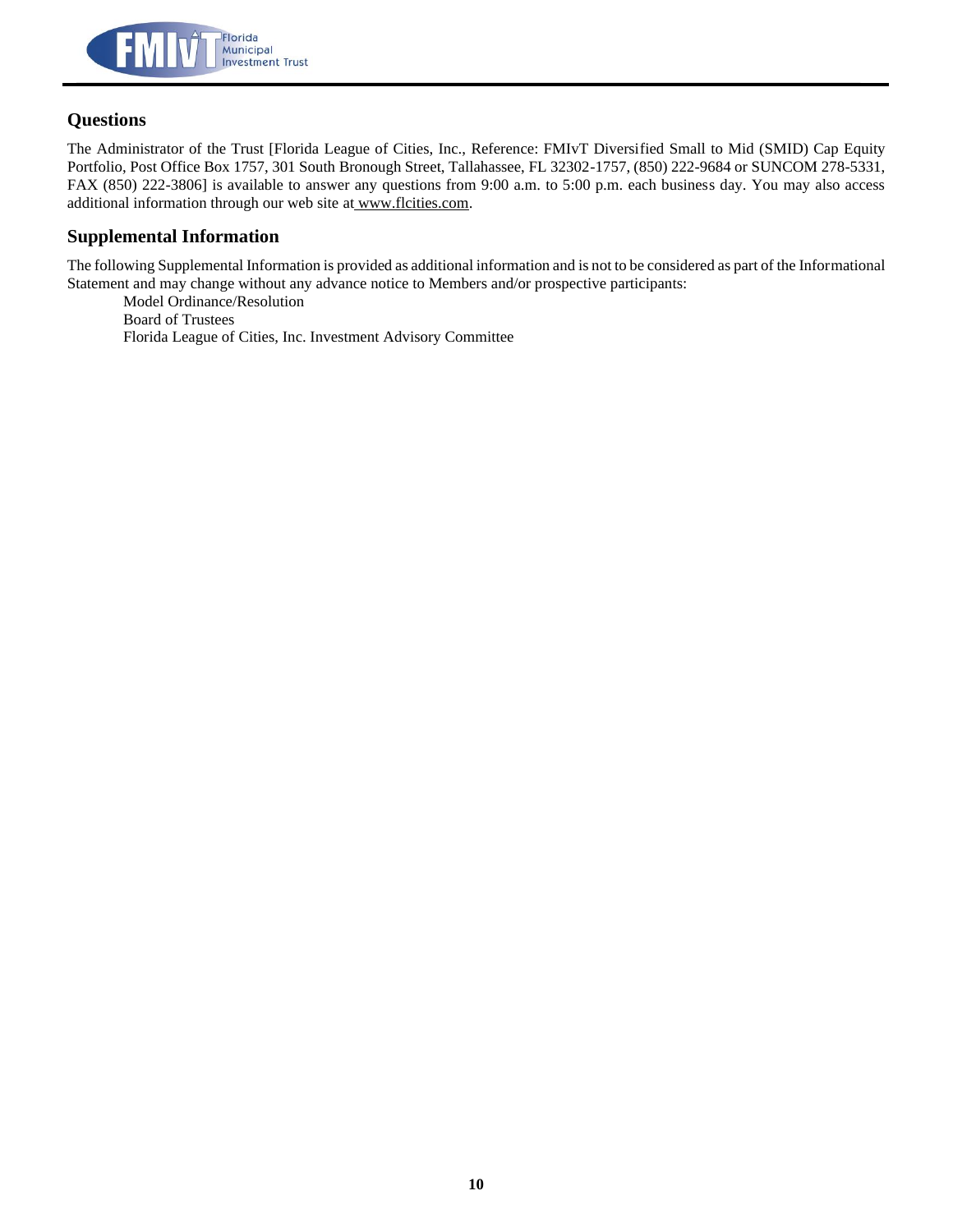

#### **Model Ordinance/Resolution**

[Suggested Ordinance/Resolution Format for Governmental Unit Participation in the Florida Municipal Investment Trust]

ORDINANCE/RESOLUTION NO.

An Ordinance/Resolution authorizing extension to the state of the contract of the state of the state of the contract of the contract of the contract of the contract of the contract of the contract of the contract of the co units as a participant in the Florida Municipal Investment Trust for the purpose of purchasing shares of beneficial interest in the Trust.

WHEREAS, Sec. 163.01, Fla. Stat., authorizes the state, or any county, municipality or political subdivision of the state, to jointly exercise any power, privilege, or authority which such governmental entities share in common and which each might exercise separately, and further provides such authority is in addition to and not in limitation of those granted by any other general, local, or special law; and

WHEREAS, by Resolutions dated the 27th day of January, 1993, the 25th day of January, 1993, and the 14th day of January, 1993, the governing bodies of the City of Bradenton, Florida, the City of Lauderhill, Florida, and the City of Palatka, Florida, respectively, found the creation of the Florida Municipal Investment Trust serves a municipal purpose and will offer diversified and professionally managed portfolios for the investment of the assets of participating municipalities and other agencies or political subdivisions in or of the state; and

WHEREAS, the authorized representatives for the City of Bradenton, Florida, the City of Lauderhill, Florida, and the City of Palatka, Florida, have executed the Agreement and Declaration of Trust on the 28th day of April, 1993, creating the Florida Municipal Investment Trust which governs the purpose, administration and operation of the Trust and its activities; and

WHEREAS, the constitutional, statutory and judicial authorities in the State of Florida authorize municipalities and other agencies or political subdivisions in or of the state to join with other municipalities and other agencies or political subdivisions in or of the state for the purpose of investing and reinvesting surplus public funds; and

WHEREAS, under the terms and provisions of the Agreement and Declaration of Trust creating the Florida Municipal Investment Trust any municipality and any other agency or political subdivision in or of the state desiring to participate in the Trust as a member must become a party to the Agreement and Declaration of Trust; and

WHEREAS, the Florida Municipal Investment Trust is an authorized investment under Section 218.415, Fla. Stat., for units of local government in Florida.

WHEREAS, it is the intent of this Governmental Unit to participate in the Florida Municipal Investment Trust as a member and become a party to the Agreement and Declaration of Trust;

#### NOW, THEREFORE, BE IT ORDAINED/RESOLVED BY THIS GOVERNMENTAL UNIT:

- SECTION 1. This Governmental Unit finds that participation in the Florida Municipal Investment Trust, a pooled-investment program, would be in the best interest of the Governmental Unit, its officials, officers, and citizens in that such a program offers diversified and professionally managed portfolios to meet investment needs, results in economies of scale that will create greater purchasing powers and will thereby lower the cost traditionally associated with the investment of assets of the Governmental Unit.
- SECTION 2. This Governmental Unit hereby expressly authorizes participation in the Florida Municipal Investment Trust as a member and will become a party to the Agreement and Declaration of Trust, as amended, which is adopted by reference with the same effect as if it had been set out verbatim in this section.
- SECTION 3. This Governmental Unit is hereby expressly authorized to purchase shares of beneficial interest in the Trust from time to time with available funds, and to redeem some or all of its shares of beneficial interest from time to time as funds are needed for other purposes, subject to the terms and restrictions of the Agreement and Declaration of Trust referred to in Section 2 and the most recent Informational Statement. These actions are to be taken by the officers designated for this purpose pursuant to general or specific instructions by the governing body of this Governmental Unit.
- SECTION 4. The Trustees of the Trust are designated as having official custody of this Governmental Unit's funds which are invested by the purchase of shares of beneficial interest in the Trust.
- SECTION 5. This Governmental Unit specifically finds and determines the following matters:

(a) the conditions of the agreement and the rights and responsibilities of members of the Trust are set forth in the Agreement and Declaration of Trust, as amended and in the most recent Informational Statement;

(b) participation in the Trust shall be terminable at any time by this Governmental Unit, subject to the terms and restrictions of the Agreement and Declaration of Trust, as amended and the most recent Informational Statement;

(c) the Agreement and Declaration of Trust, as amended, and the purchase of its shares of beneficial interest are for the purpose of investing this Governmental Unit's funds as part of a pooled-investment program with other agencies or political subdivisions in or of the state, thereby achieving economic and other advantages of pooled investments, and the powers and scope of authority delegated are set forth in the Agreement and Declaration of Trust, as amended;

(d) it is not necessary to finance the agreement authorized herein from funds of this Governmental Unit, except through the purchase of shares of beneficial interest in the Trust;

(e) the Trust shall be managed by a Board of Trustees as set forth in the Agreement and Declaration of Trust, as amended; and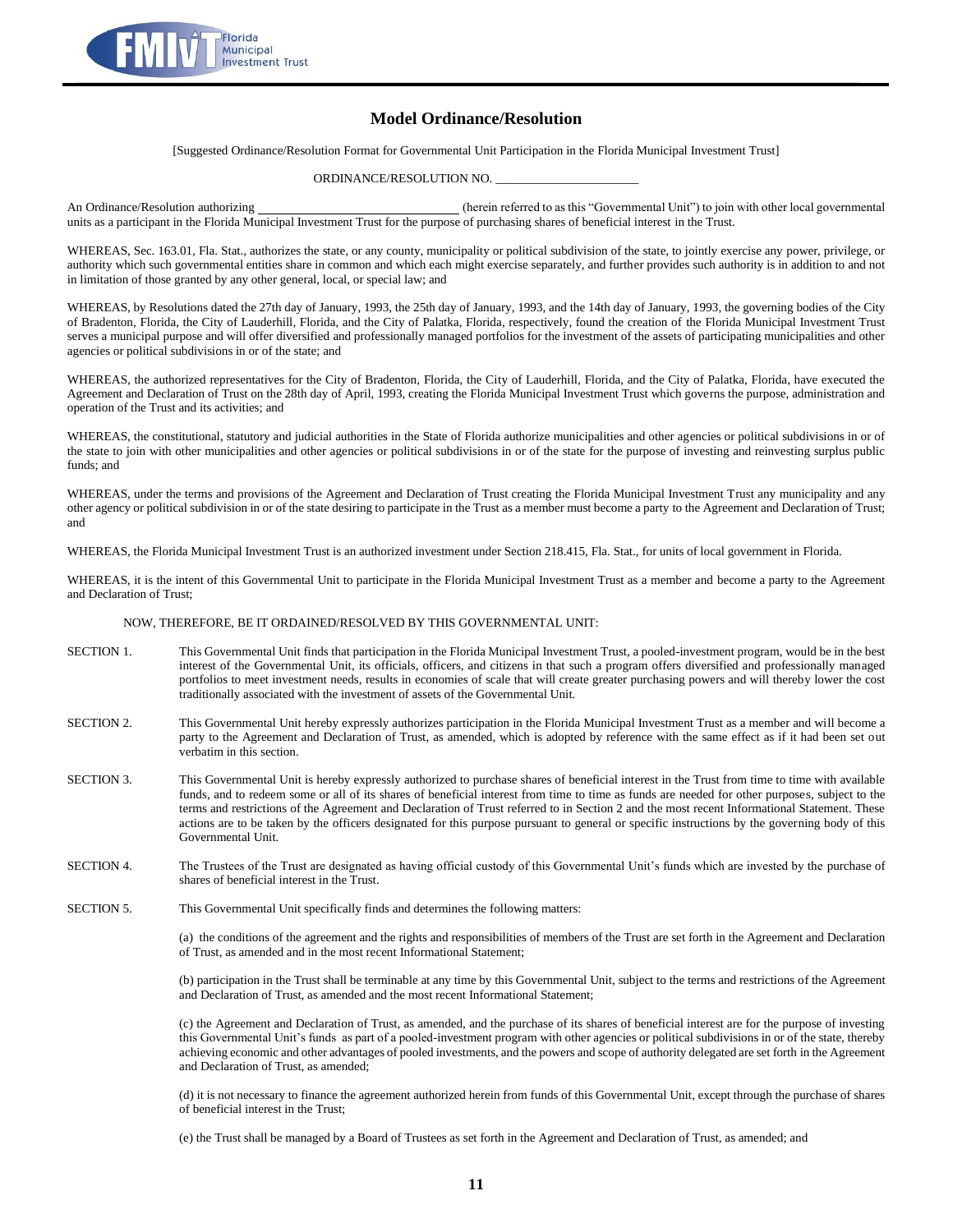

(f) the Board of Trustees of the Florida Municipal Investment Trust has provided for general disclosure policies of the Trust's operations and Informational Statements for the benefit of members and prospective members of the Trust so that members and prospective members are fully aware of significant investment and administrative policies, practices and restrictions of the investment portfolios of the Trust.

- SECTION 6. The Governmental Unit designates and authorizes the Director of Finance (or other authorized representatives) to execute such applications and other documents as are required to invest and reinvest surplus funds of the Governmental Unit in shares of beneficial interest of the Trust's investment portfolios.
- SECTION 7. The clerk of this Governmental Unit is hereby directed to furnish a certified copy of this Ordinance/Resolution to the Florida League of Cities.

SECTION 8. This Ordinance/Resolution shall take effect immediately upon its adoption.

Adopted this \_\_\_\_\_\_\_\_\_\_\_\_\_\_\_\_\_\_\_\_\_ day of \_

(Mayor/Commissioner/etc.)

ATTEST: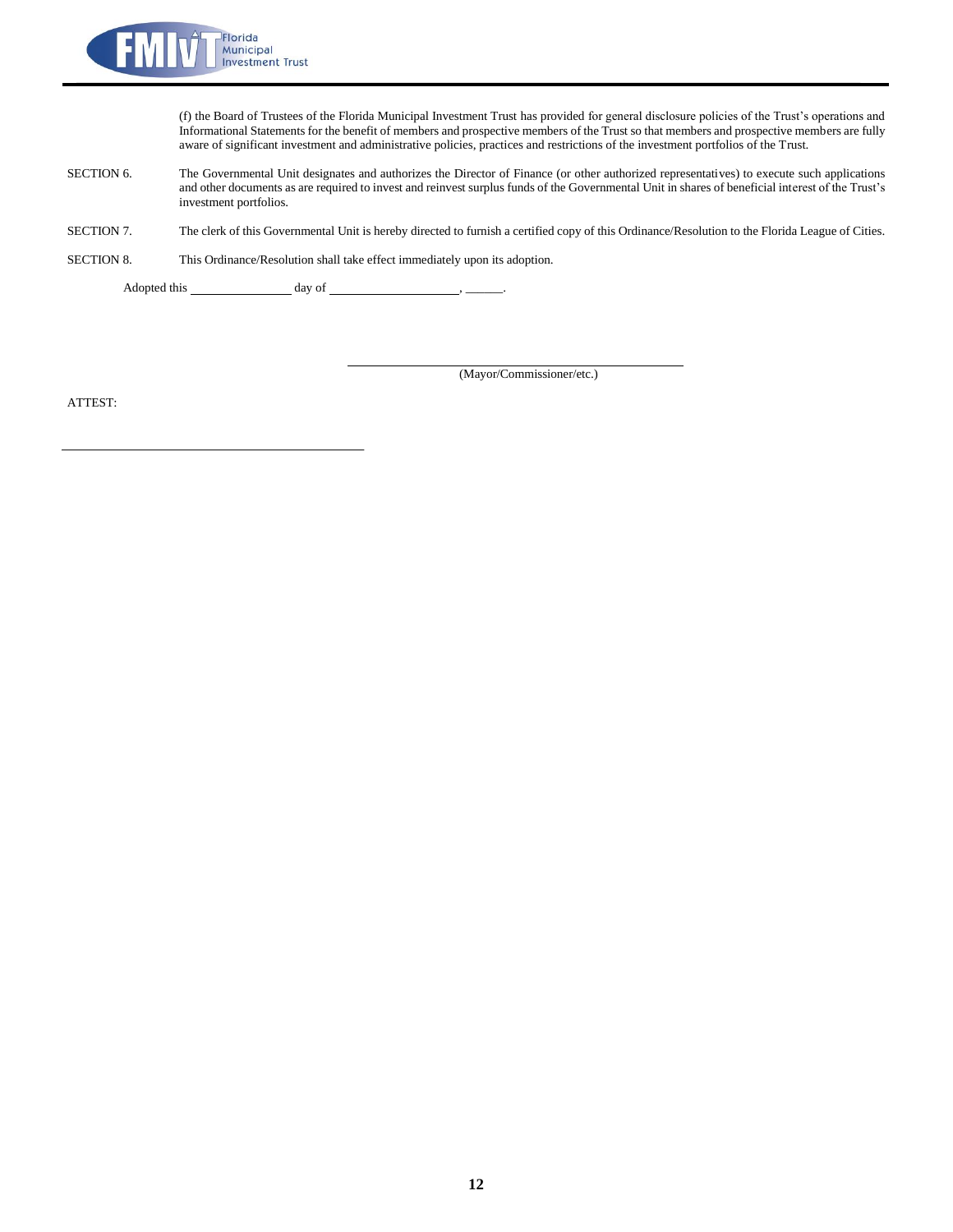

#### **Board of Trustees**

The current seven members of the Board of Trustees of the Florida Municipal Investment Trust are:

**Frank C. Ortis, Chair** Mayor, City of Pembroke Pines

**Matthew Surrency, Vice Chair** Commissioner, City of Hawthorne

**Morris L. West, Presidential Appointee, Florida League of Cities** Mayor, City of Haines City

**Greg Ross, Second Vice-President, Florida League of Cities** Mayor, City of Cooper City

**Joseph Barkley, III, Trustee** Vice Mayor, City of Belleair Bluffs

**Steve Graber, Trustee** Councilmember, City of Oldsmar

**Curtis Richardson, Trustee** Commissioner, City of Tallahassee